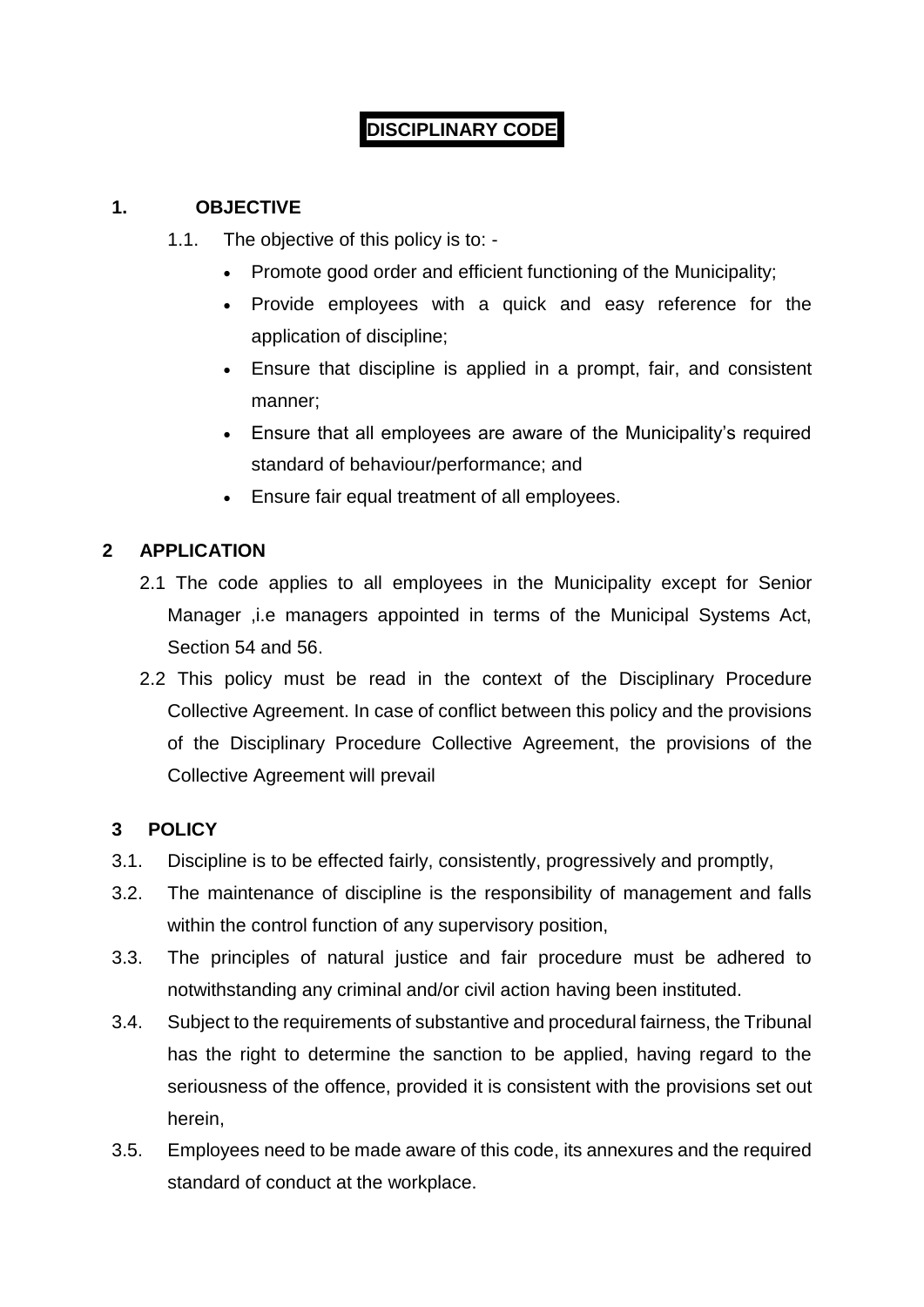### **4. STANDARD OF CONDUCT**

- 4.1. Employees are expected to comply in every respect with the conditions of employment and collective agreements and any related regulation, order, policy and practice and to refrain from any conduct which give just cause for discipline.
- 4.2. In particular, employees should:
	- 4.2.1. Attend work regularly and punctually;
	- 4.2.2. Conform to the reasonable dress and uniform requirements of the municipality;
	- 4.2.3. Perform their tasks and job responsibilities diligently, carefully and to the best of their ability;
	- 4.2.4. Obey all lawful and reasonable instructions given by a person having the authority to do so;
	- 4.2.5. Conduct themselves with honesty and integrity;
	- 4.2.6. Request permission in advance for any leave of absence whenever possible;
	- 4.2.7. Refrain from being absent from duty without leave or permission, except on good cause;
	- 4.2.8. Refrain from accepting any other employment outside of normal working hours without the prior permission of the Department Head or Municipal Manager, which permission shall not be unreasonably withheld;
	- 4.2.9. Refrain from any rude, abusive, insolent, provocative, intimidating or aggressive behaviour to a supervisor, fellow employee or member of the public;
	- 4.2.10. Refrain from wilful or negligent behaviour, which may result in the damage of property;
	- 4.2.11. Refrain from participating, either individually or with others, in any form of action, which will have the effect of disrupting the operations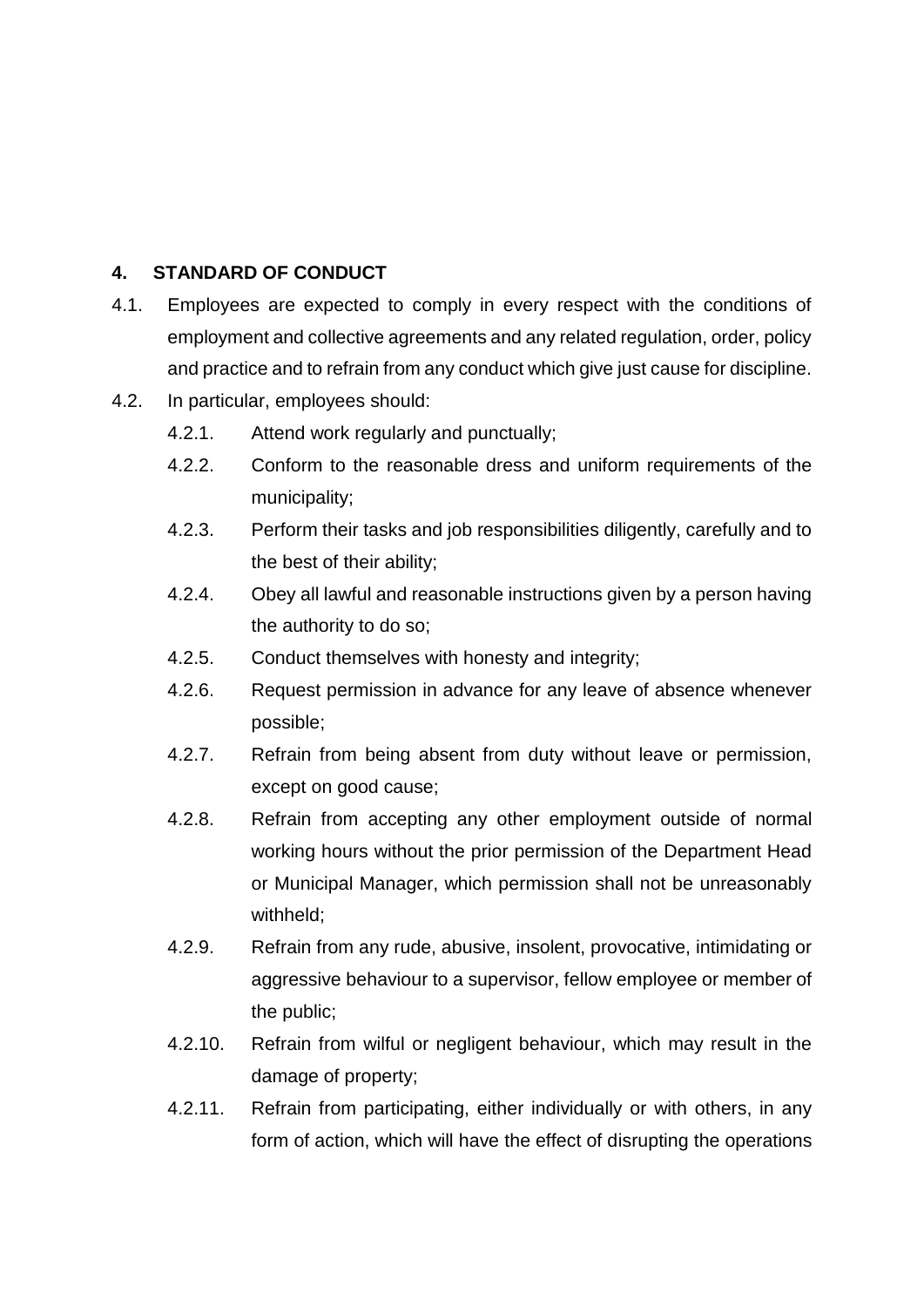of the employer, other than actions contemplated by the Labour Relations Act;

- 4.2.12. Refrain from wrongfully disclosing privileged information; and
	- 4.2.13. Refrain from consuming alcohol or using intoxicating drugs whilst on duty.

### **5. SANCTIONS FOR MISCONDUCT**

- 5.1 In accordance with the Disciplinary Policy, sanctions that is imposed for misconduct will be intended to defer future of that behaviour. The sanction imposed must be based on the seriousness of the offence and considering the employee's disciplinary record.
- 5.2 The imposition of discipline is progressive in that sanctions are to be applied with increasing severity with repetition of the offence. Sanctions will generally be applied in the following sequence by first issuing a written written warning and then final Written Warning ; except in cases of misconduct which would constitute grounds for immediate dismissal or suspension without pay or immediate imposition of a final written warning.
- 5.3 All written warnings and suspensions are to be recorded in the employee's personal file.
- 5.4 A written warning will remain valid and on the record of the employee for a period of six (6) months from the date of imposition and a final written warning will remain for a period of 12 months from date of imposition.
- 5.5. The municipality may impose as a sanction a suspension without pay having regard either to the serious nature of the misconduct or the fact that there has been a previous warning or warnings for the same behaviour in which event:
	- 5.5.1 the maximum period will be ten (10) days;
	- 5.5.2 in the event of a suspension in excess of five (5) days, the suspension without pay shall be spread over three (3) monthly pay periods;
	- 5.5.3 suspension without pay shall be regarded as a sanction more serious than a final written warning.
- 5.6 As a guideline, an employee may be dismissed on the first occasion for, inter alia:-
	- 5.6.1. intimidation, fighting and/or assault;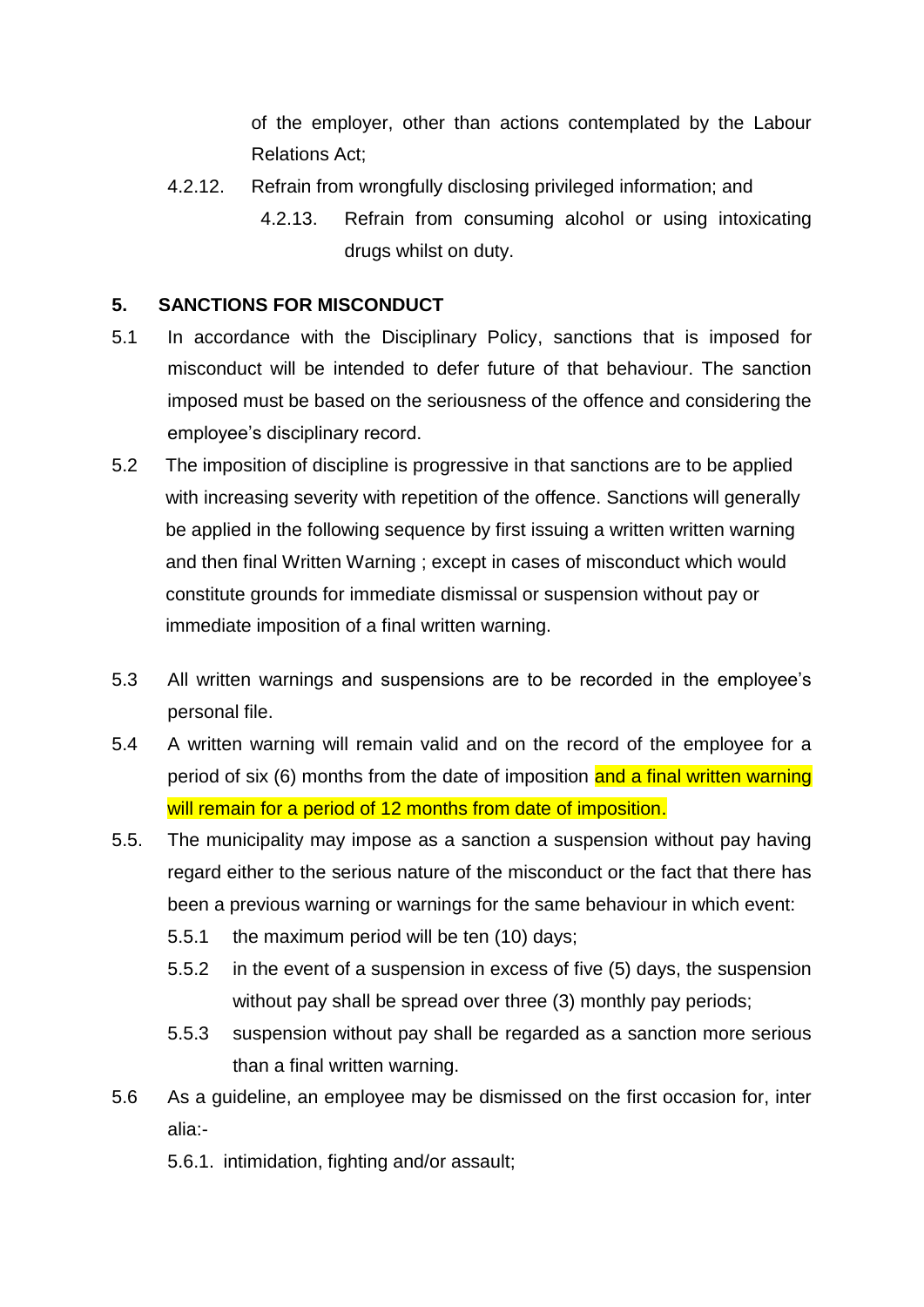- 5.6.2. theft, unauthorised possession of or malicious damage to the municipality's property;
	- 5.6.3. being under the influence of alcohol or intoxicating drugs whilst on duty such that the performance is seriously impaired or diminished;
	- 5.6.4. the consumption of alcohol or intoxicating drugs whilst on duty if the nature of work to be performed is such that intoxication endangers the safety of the employee or that of others;
	- 5.6.5. any act of gross dishonesty;
	- 5.6.6. any act gross negligence;
	- 5.6.7. gross insubordination;
	- 5.6.8. wrongful disclosure of privileged information;
	- 5.6.9. any act of bribery or corruption; and
	- 5.6.10. any other act of misconduct which would constitute just cause for dismissal.

### **5.7 Abscondment**

 5.7.1 In the event that the Employee has absented himself for a period of More than tem days ( 10) without notification to the Employer , such an employee shall be deemed to have absconded from duty.

### **5.8 Collective Misconduct**

- 5.8.1 This refers to the instances where employees embark on unprotected **strike.**
- 5.8.2 The employer shall inform the trade union and allow them 48 hours to try and persuade their employees to get back to work.
- 5.8.3 If after 5.8.2 employees have not returned to work, the employer shall issue an ultimatum and the rest of the Disciplinary procedure in terms of the Disciplanry Procedure Collective Agreement.
- **5.9 Financial Misconduct ( Fraud and Corruption)**
- **5.9.1 Reporting of allegations of financial misconduct**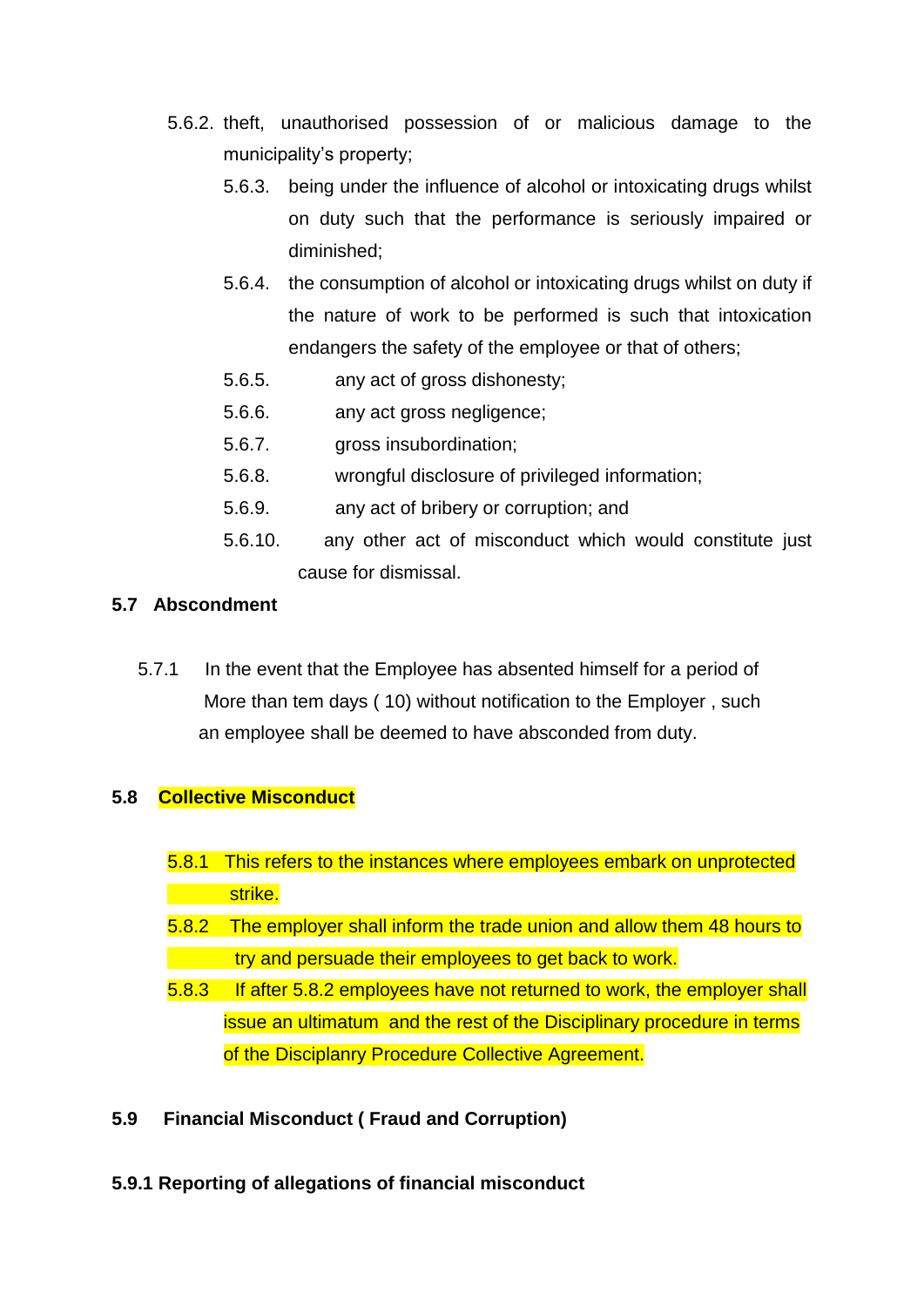- 5.9.1.1 Any person must report financial misconduct against a municipal official to the accounting officer
- 5.9.1.2 The accounting officer must table an allegation referred to in 5.8.1 above, before the municipal council at its next sitting.
- 5.9.1.3 The person to whom an allegation of financial misconduct has been reported to must ensure that the report is treated in a confidential manner.
- 5.9.1.4 An employee against whom an allegation of financial misconduct is made must be given an opportunity to make written representation to the municipality as to why he or she should not be suspended, within seven days of being notified of the allegation.
- 5.9.1.5 If there is a likelihood of further financial loss for a municipality as a result of a financial offence, the accounting officer must report the matter without delay to the South African Police Service and not await the completion of any investigation.
- 5.9.1.6 Where a financial offence is successfully prosecuted, the judgment must be reported to the National Treasury as well as the MEC for Cooperative Governance and Traditional Affairs, together with full details of the convicted person, the name of the municipality where the offence was committed and the sanction that was imposed.
- 5.9.2 Establishment of disciplinary board and its functioning
- 5.9.2.1 A municipal council of a municipal entity must establish a disciplinary board to investigate allegations of financial misconduct in the municipality or municipal entity, and to monitor the institution of disciplinary proceedings against an alleged transgressor.
- 5.9.2.2 A disciplinary board is an independent advisory body that assists the council with the investigation of allegations of financial misconduct, and provide recommendations on further steps to be taken regarding disciplinary proceedings, or any other relevant steps to be taken.
- 5.9.2.3 A disciplinary board must consist of maximum five members appointed on a part- time basis by the council or board of directors for a period not exceeding three years, in accordance with a process as determined by the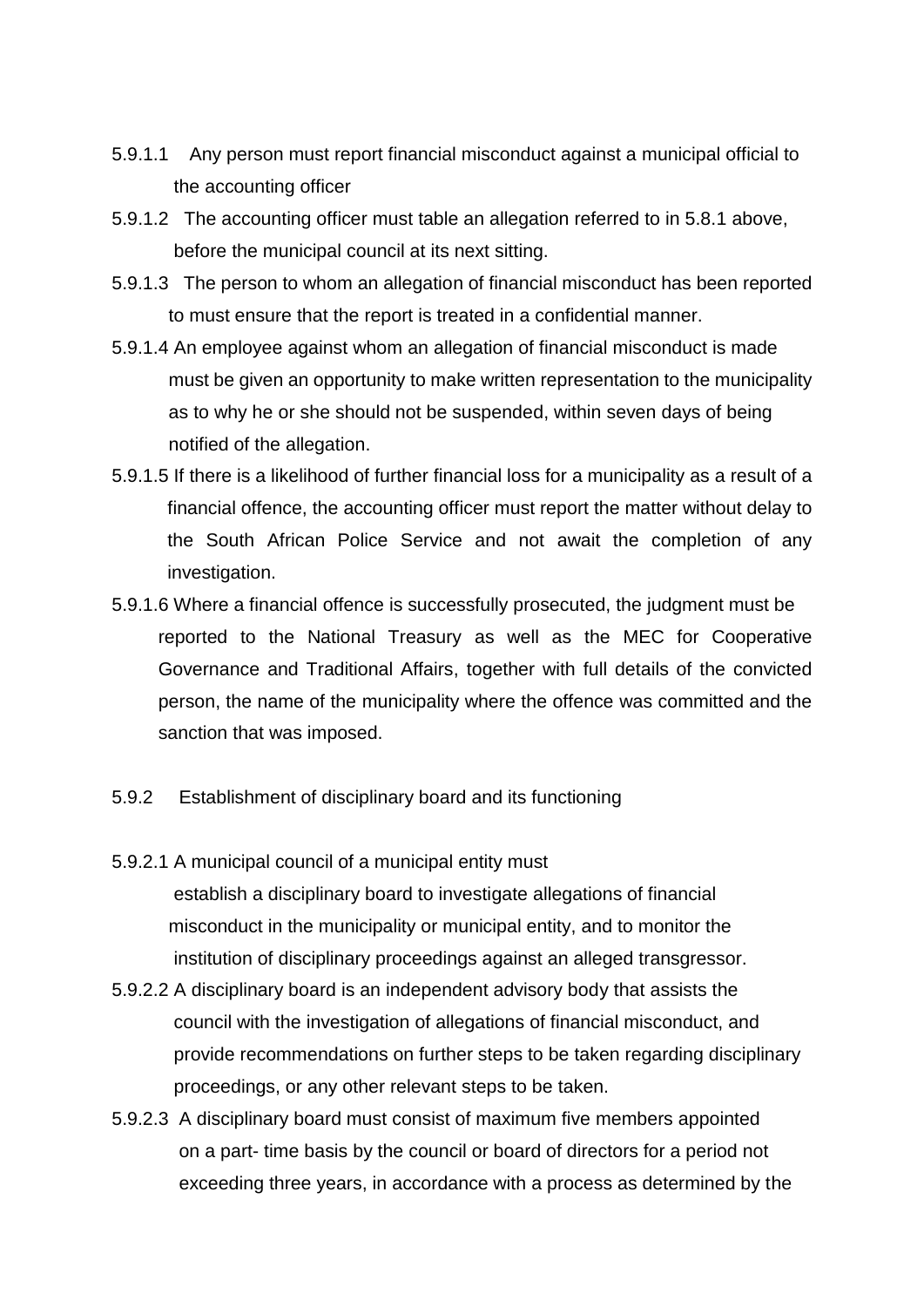municipal council or board of directors.

- 5.9.2.4 A member of a disciplinary board must-
	- (a) be a natural person;
	- (b) be a citizen or permanent resident of the Republic and resident in the province where the municipality is situated; and
	- (c) not be disqualified under sub-regulation
- 5.9.2.4 The following persons are disqualified from membership of a disciplinary Board
	- (a) a person who has been convicted of an offence in terms of this regulation or any other legislation ;
	- (b) a person who, whether in the Republic or elsewhere, has been convicted of theft, fraud, forgery, the uttering of a forged document or any offence of which dishonesty is an element;
	- (c) a person who has at any time been removed from any office of trust on account of misconduct or dishonesty;
	- (d) an accounting officer of a municipality or municipal entity;
	- (e) a political office-bearer or a member of a board of directors; and
	- (f) a person who is an office-bearer in a political party.
- 5.9.2.5 A disciplinary board may consist of-
	- (a) the head of the internal audit unit within the municipality or representative of an organisation performing internal audit functions for the municipality if the internal audit function is outsourced;
	- (b) one member of the Audit Committee of the municipality ;
	- (c) a senior manager from the legal division in the municipality ;
	- (d) a representative of the National Treasury or the provincial treasury; and
	- (e) any other person as may be determined by the municipal council .
- 5.9.2.6 If an official referred to in sub-regulation (5.9.25)(a) or (c) is implicated in the financial misconduct, the municipality may co-opt a senior manager in another unit, who does not have a conflict of interest.
- 5.9.2.7 If a municipality or municipal entity does not have sufficient capacity to establish a disciplinary board, a disciplinary board established by a district municipality or an equivalent provincial or national structure established for a similar purpose may, with approval of the district municipality or provincial or national structure, be used as a disciplinary board for the municipality.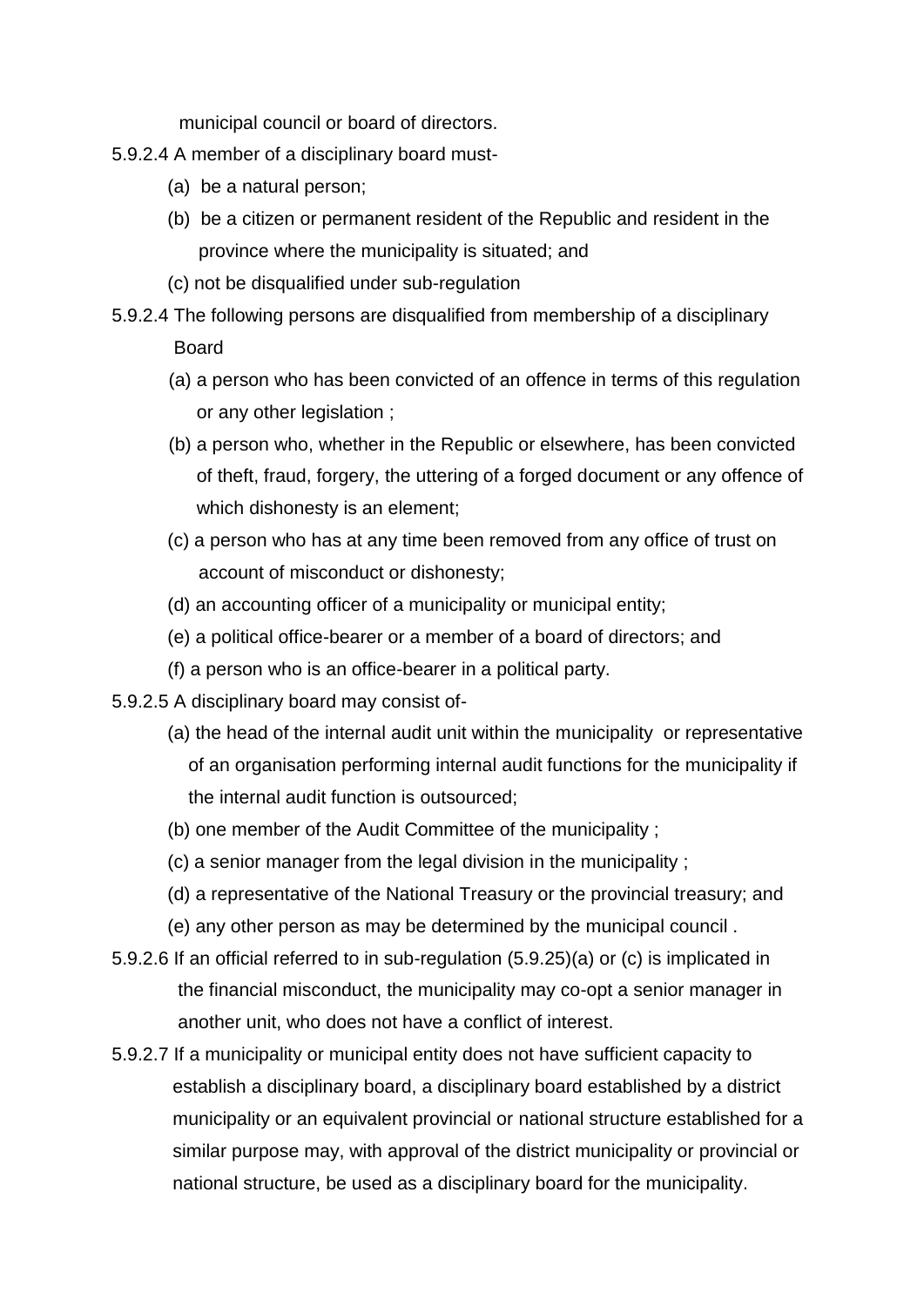### **6. DISCIPLINE PROCEDURE**

- 6.1. An allegation of misconduct against an employee shall be brought in writing before the Municipal Manager or his authorised representative for investigation.
- 6.2. If the Municipal Manager or his representative is satisfied that there is prima facie cause to believe an act of misconduct has been committed, he may institute disciplinary proceedings.
- 6.3. The Municipality shall proceed forthwith or as soon as reasonably possible with a disciplinary enquiry but not later than three months from the date the Municipal Manager took the decision to institute the Disciplinary Hearing.
- 6.4. Depending on the seriousness of the misconduct, the Municipal Manager or his representative may refer the matter before either a Departmental Enquiry or Disciplinary Tribunal.
- 6.5. A Departmental Enquiry proceeding shall be reserved only for matters where the competent sanction is a verbal or final written warning.
- 6.6. In proceedings before a Departmental Enquiry the employee shall enjoy the same rights as he would have had before a Disciplinary Tribunal.
- 6.7. If in the opinion of the Municipal Manager or his representative the misconduct is serious and may result in a sanction of suspension, demotion or dismissal, a Disciplinary Tribunal shall be established to conduct the enquiry.
- 6.8. In which event :
- 6.8.1. The Municipal Manager or his authorised representative shall constitute a Disciplinary Tribunal by appointing a suitably qualified person to serve as the Presiding Officer. In general a person appointed to serve as the Presiding Officer should be a senior employee in the employ of the municipality. However, if this is not possible or desirable, any other suitably qualified person may be appointed.
- 6.8.2. The Municipal Manager or his authorised representative shall also appoint a person to be referred to as a Prosecutor to represent the municipality and to serve the function of prosecution. In general a person appointed to serve as Prosecutor should be a person in the employ of the municipality. However, if this is not possible or desirable, any suitably qualified person may be appointed.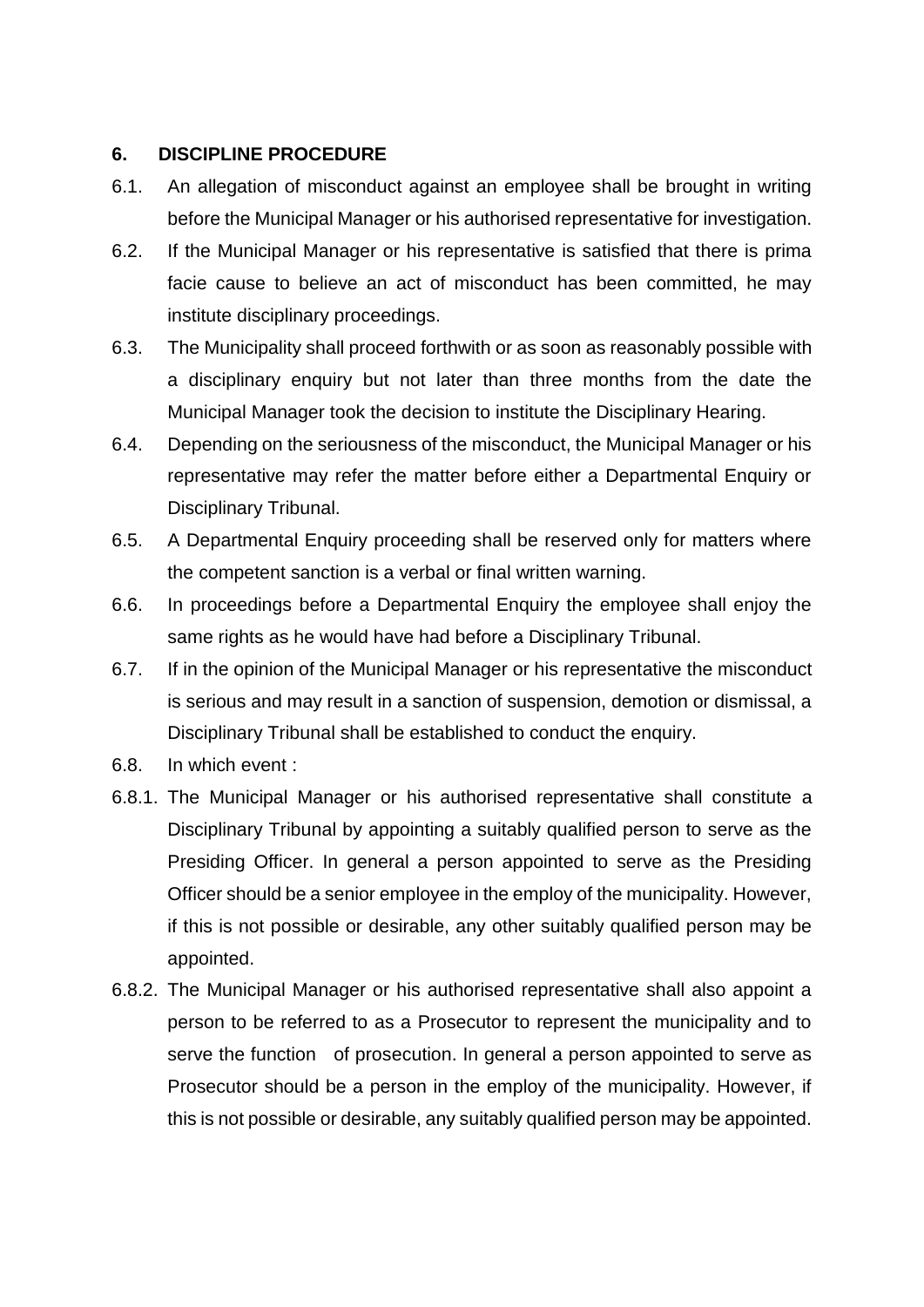- 6.9. The Prosecutor shall, within reasonable time five (5) days of his appointment, formulate and present the charges to be brought against the employee. The charge(s) is (are) to be set out in a Notice of Misconduct detailing:
	- 6.9.1. the alleged misconduct
	- 6.9.2. the time, date and venue at which the enquiry will be conducted;
	- 6.9.3. the name of the Presiding Officer and the Prosecutor and the address at which notices and correspondence may be served on the Disciplinary Tribunal;
	- 6.9.4. the fact that the employee may appoint a representative of choice who may be a fellow employee, shop steward, union official and if this is not possible or desirable, any suitably qualified person; and
	- 6.9.5. the fact that if the employee or his representative fails to attend the inquiry, it may be conducted in absentia;
- 6.10. The employee should, wherever possible, acknowledge receipt of the notice.
- 6.11. The disciplinary hearing should commence as soon as possible not less than seven (7) days or more than fifteen (15) days calculated from the date of service of the Notice of Misconduct on the employee.
- 6.12. The period referred to in 6.7.above may be varied by agreement and failing agreement, either party may apply to the Disciplinary Tribunal for an extension of the period.
- 6.13. The Disciplinary Tribunal, on good cause shown, may extend any period of time fixed by or under this clause provided a return date is fixed and made certain.

### **7. CONDUCT OF THE ENQUIRY**

- 7.1. The hearing shall be conducted by the Presiding Officer who may determine the procedure to be followed subject to the following:
	- 7.1.1. the rules of natural justice must be observed in the conduct of the proceedings;
	- 7.1.2. unless otherwise agreed to by the parties, the hearing must be adversarial in nature and character, and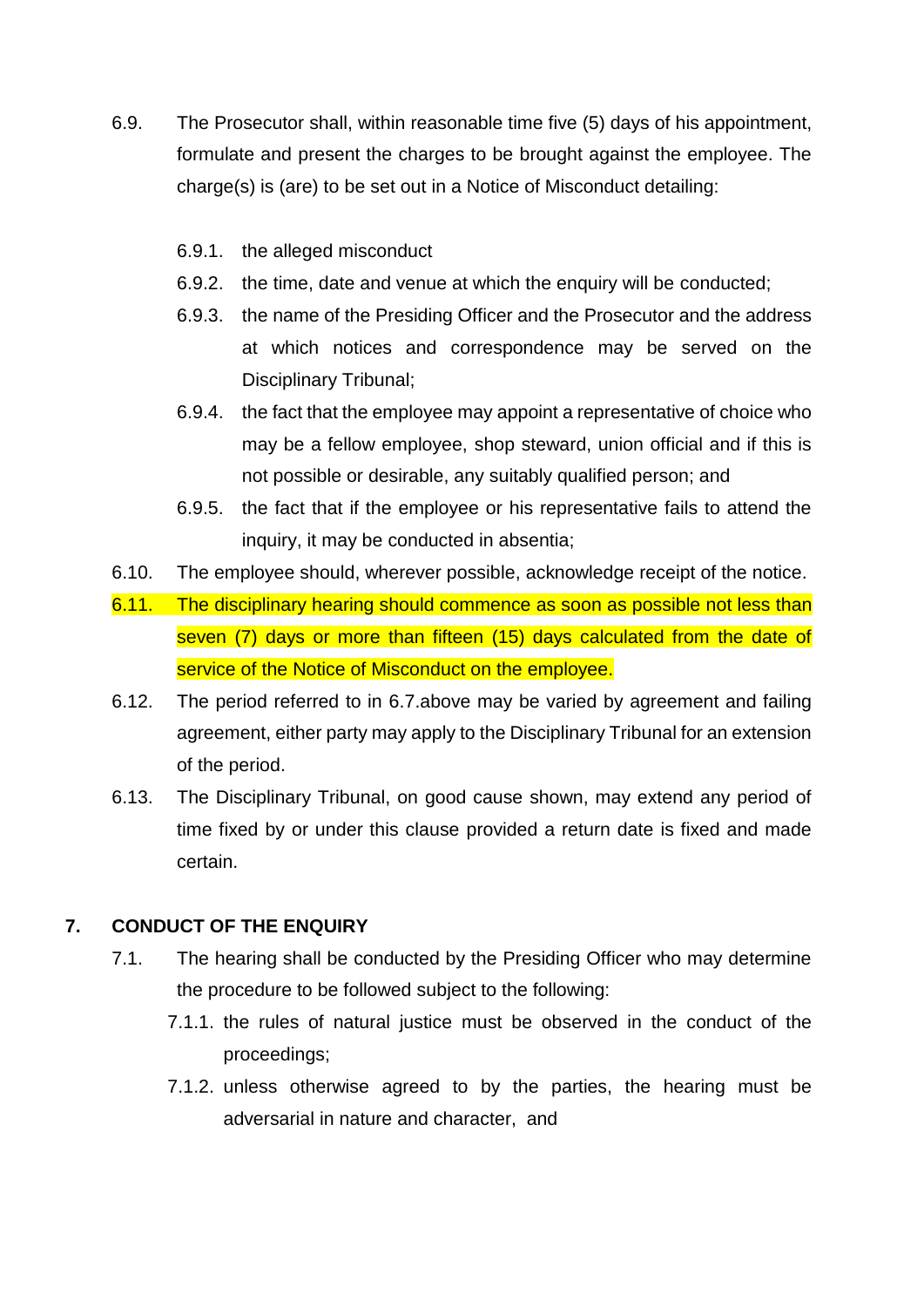- 7.1.3. the Presiding Officer in discharging this obligation is to exercise care, proceed diligently and act impartially.
- 7.2. The Prosecutor shall bear the duty to commence and burden to prove each and every allegation(s) on a balance of probability set out in the Notice of Misconduct.
- 7.3. In discharging these duties the Prosecutor shall be entitled to call before the Disciplinary Tribunal any witnesses and produce any books, documents or things; and:
	- 7.3.1. subject to legal objection cross examine any witness called to testify on behalf of the employee and inspect any books, documents or things produced; and
	- 7.3.2. present argument based on the evidence in support of any submission.
- 7.4. The employee summoned before the Disciplinary Tribunal shall have the right to be heard in person or through a representative and to call before the Disciplinary Tribunal any witness and produce any books, documents or things; and
	- 7.4.1. cross-examine any witness subject to legal objection called to testify on behalf of the employer and to inspect any books, documents or things produced; and
	- 7.4.2. present argument based on the evidence in support of any submission.
	- 7.4.3. The right to make application, on good cause shown for the recusal of the presiding Officer.
- 7.5. The Presiding Officer shall have the power in terms of the Disciplinary Procedure Collective Agreement to:
	- 7.5.1. determine the procedure to be followed for the conduct of the enquiry that he deems appropriate with the minimum of legal formalities provided that the rules of natural justice shall be observed;
	- 7.5.2. put questions without cross examining the parties or their witnesses on any matter relevant to the issues;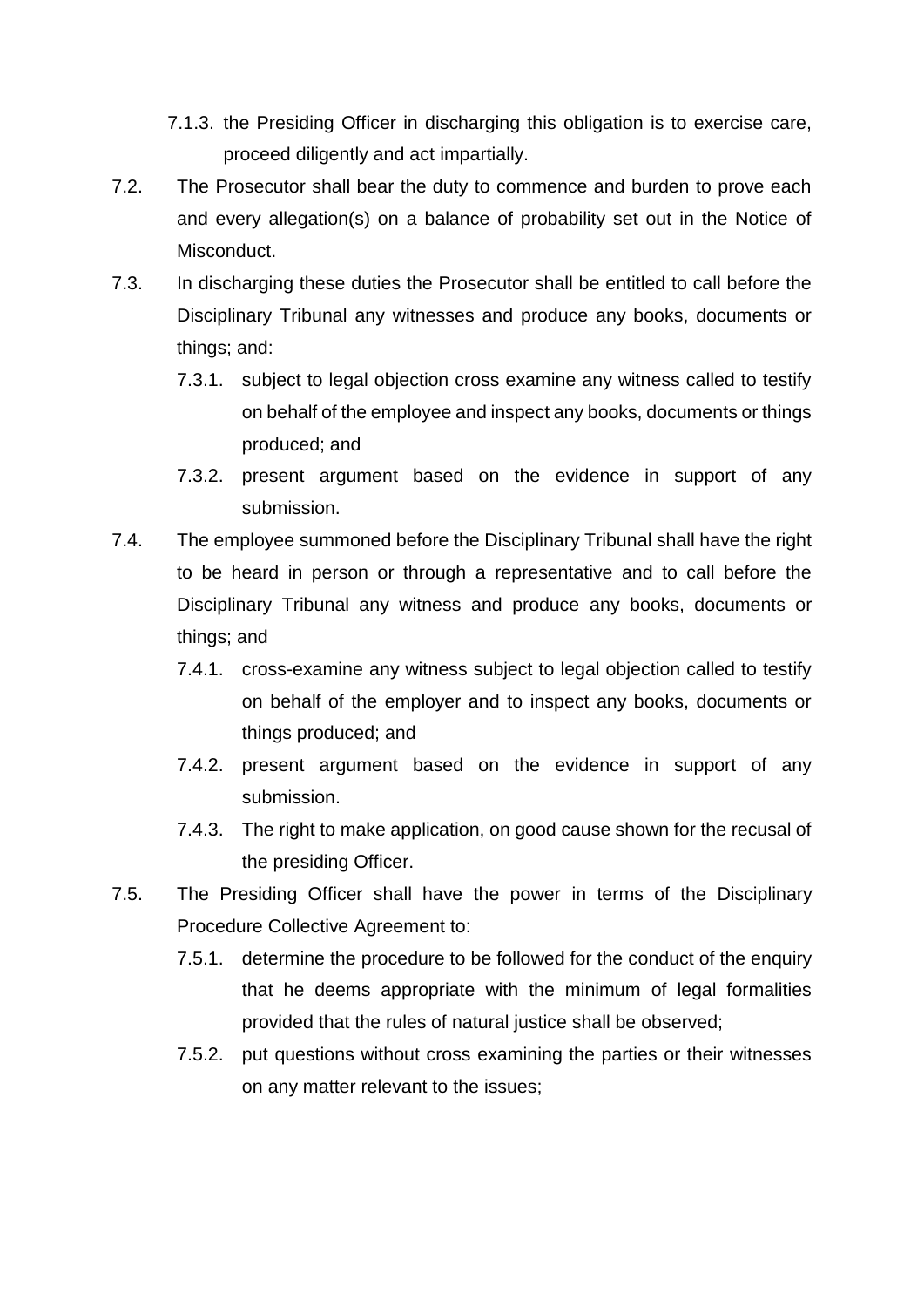- 7.5.3. proceed with the enquiry in the absence of a party who is in wilful default or fails to attend any meeting despite the expiry of a notice to attend;
- 7.5.4. make such interim determinations or rulings as he deems necessary;
	- 7.5.5. propose to the parties compromise settlements in disposal of the whole or portion of the issues;
	- 7.5.6. make a finding of fact after having considered the evidence;
	- 7.5.7. invite and hear any plea in mitigation, aggravation or extenuation prior to deciding on the sanction to impose; and
	- 7.5.8. impose, *inter alia*, any of the following sanctions:
		- 7.5.8.1. written warning
		- 7.5.8.2. final written warning;
		- 7.5.8.3. transfer to another position either with or without financial loss;
		- 7.5.8.4. suspension without pay for a maximum of ten (10) days spread over a period of three (3) month pay periods;
		- 7.5.8.5. the withholding of any salary increment for a period not exceeding twelve months;
		- 7.5.8.6. demotion to another post with or without financial loss or
		- 7.5.8.7. dismissal.
- 7.6. The Presiding Officer shall within ten (10) days of the last day of the hearing confirm in writing the findings of fact, sanction imposed and the reasons in support thereof and provide a copy of determination to the Municipal Manager or his representative and to the employee or his representative.

#### **8. SUMMARY PROCEDURE**

- 8.1 If the municipality and the employee so agree in writing, the Summary Procedure as set out hereinafter may apply to the proceedings. The Presiding Officer shall, at such meeting(s) with the parties as he deems necessary:
	- 8.1.1 confirm that the matter is ready for adjudication;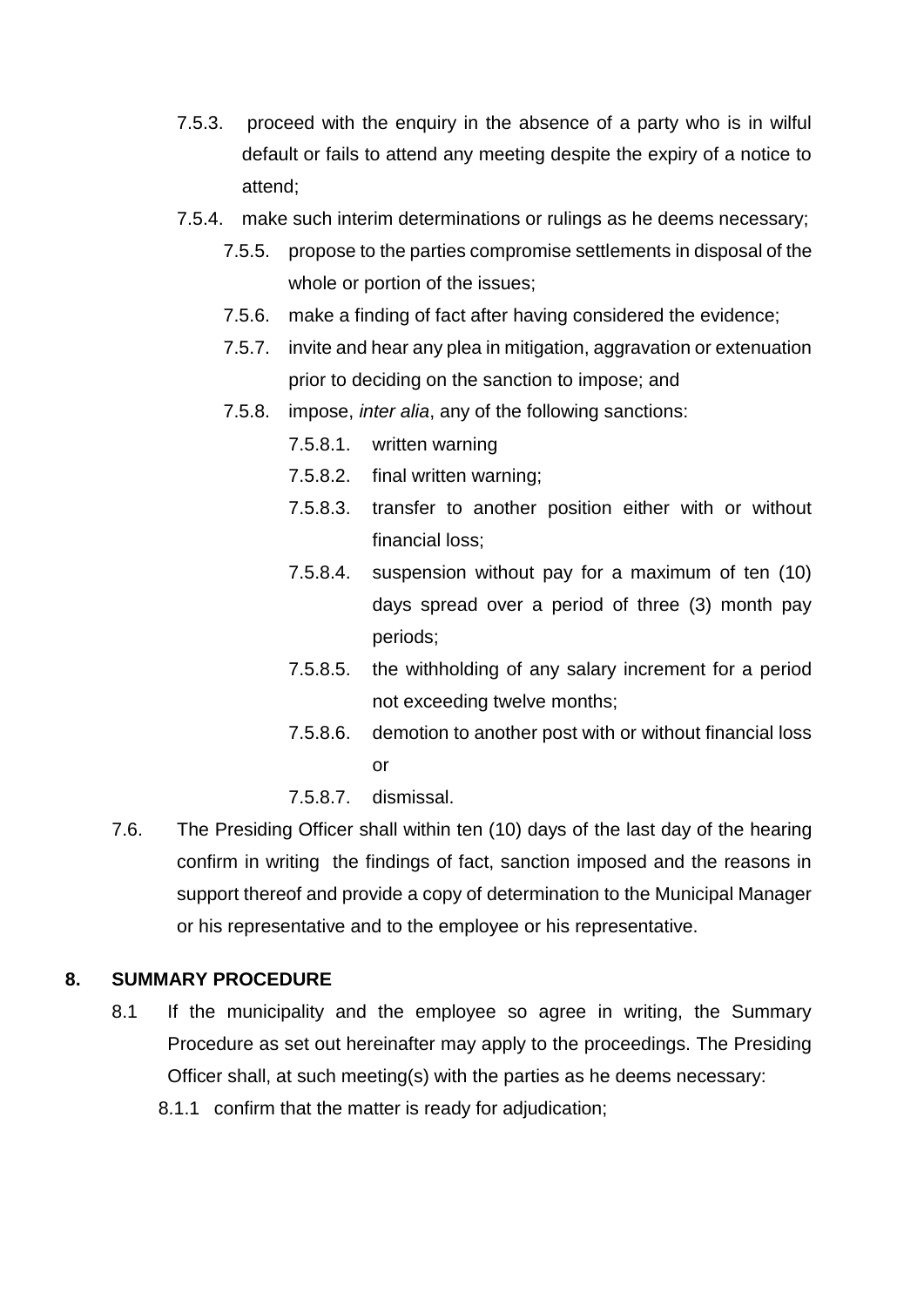- 8.1.2 ascertain and record in writing, signed by himself and the parties, the fact on which the parties agree and those on which they disagree herein called the issues;
- 8.1.3 receive from the parties such documents or copies thereof as they consider relevant to the determination of the issues;
	- 8.1.4 receive evidence or submissions, orally or in writing, sworn or unsworn at joint meetings with the parties or, if the parties so agree, by interchange of written statements or submissions, between the parties with copies to the Presiding Officer provided that each party shall be given reasonable opportunities to those of the other;
	- 8.1.5 deliver a determination, in writing, within ten (10) days of the last day of hearing or submission of the last document to the Presiding, if there was no hearing.

### **9. RIGHT OF RESIGNATION**

- 9.1 An employee who receives a Notice of Misconduct shall be entitled to resign from employment or to retire, if eligible, in terms of the retirement fund rules, provided that:
	- 9.1.1 the employee does so prior to the handing down of a determination;
	- 9.1.2 the employee consents in writing to the deductions of all and any amounts owing by him to the employer from monies payable to him by the municipality (including but not limited to retirement fund monies) arising out of or in connection with his resignation or retirement.

In such an event the disciplinary enquiry shall not proceed.

### **10. DISCIPLINARY TRIBUNAL**

- 10.1 In general a person appointed to serve as the Presiding Officer should be a senior employee in the employ of the employer. However, if this is not possible or desirable, any other suitably qualified person may be appointed.
- 10.2 During the conduct of the enquiry the employee may make application on good cause shown for the recusal of the Presiding Officer.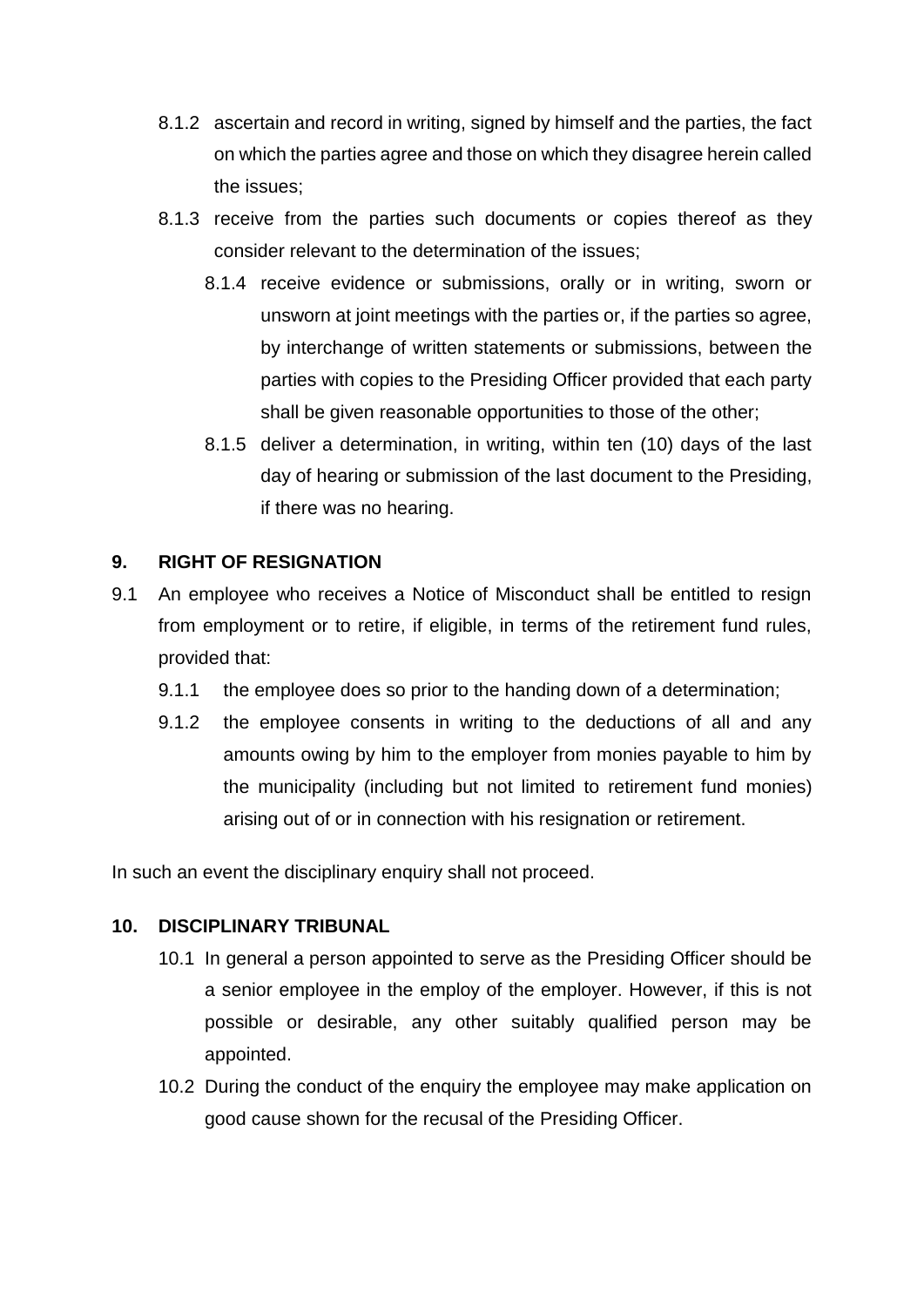- 10.3 The Presiding Officer shall not consult, confer or have casual contact with any of the parties or their representatives while handling a matter without the presence or consent of the other.
- 10.4 The determination of the Disciplinary Tribunal shall be final and binding on the municipality save that the employee may lodge an appeal thereto.
- 10.5 In general a person appointed to serve as Prosecutor should be a person in the employ of the employer. However, if this is not possible or desirable, any suitably qualified person may be appointed.

### **11. RECORDING**

- 11.1. The proceedings of the Disciplinary Tribunal shall be recorded by means of a mechanical device.
- 11.2. The record of the proceedings shall be kept in safe custody by the employer and upon request a copy thereof provided to the employee or his representative.

#### **12. NON-ATTENDANCE**

In the event of the failure by the employee, or a duly appointed representative, to attend an enquiry or appeal without good cause and after proper service of the Notice of Misconduct was affected, the enquiry may be conducted in absentia and discipline affected.

### **13. RIGHT OF REPRESENTATION**

An employee shall be entitled to representation at any enquiry by an employee, a shop steward or union official who is willing and able to represent the employee and, if this is not possible or desirable, any suitably qualified person.

#### **14. SUSPENSION**

14.1. The municipality may at any time before or after an employee has been charged with misconduct, suspend the employee or utilise him temporarily in another capacity should the Municipal Manager be of the opinion that it would be detrimental to the interests of the municipality if the employee remains in active service.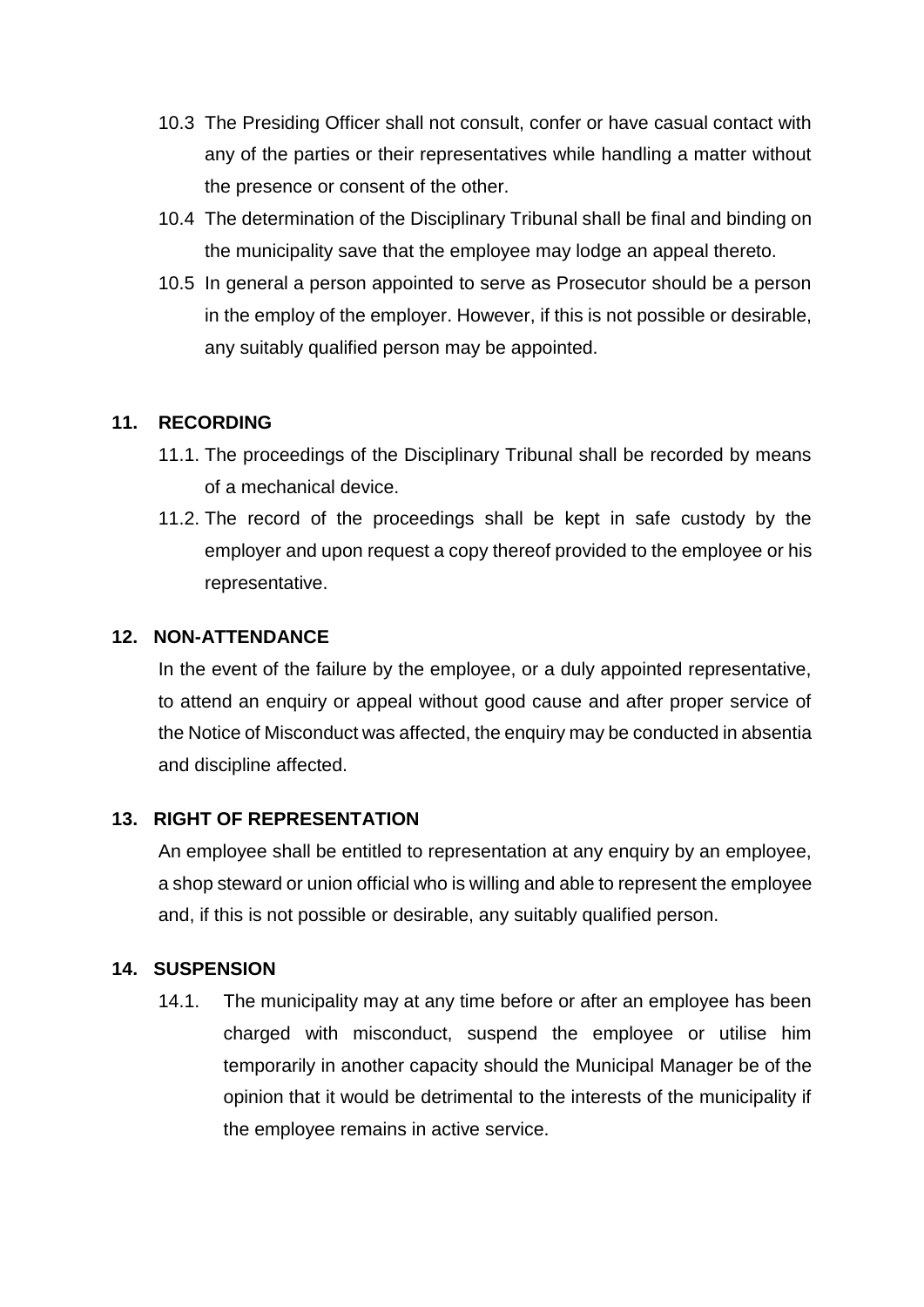- 14.2. If the Municipal Manager intends to suspend an employee he shall give notice of such intention and afford the employee with an opportunity to make representation as to why he should not be suspended. The inquiry shall be done by means of the Summary Procedure as provided for herein.
- 14.3. The suspension or utilization in another capacity shall be for a fixed and pre-determined period and at any rate shall not exceed a period of three (3) months. Any suspension affected shall be on full remuneration.

### **15. APPEAL**

- 15.1 The employee has the right to appeal against any disciplinary sanction, which has been given at a Disciplinary Enquiry.
- 15.2 An appeal must be lodged on the prescribed form within five (5) days of written notification of the disciplinary decision and the grounds of appeal must be clearly set out provided that the failure by the party to raise a ground of appeal shall not preclude that party from subsequently raising it before the Disciplinary Appeal Tribunal.
- 15.3 Appeals will be heard by a management level above that of the Presiding Officer of the enquiry in the case of Final Written Warnings and by a higher level of management who does not exercise direct management control over the affected employee in the case of dismissals and suspensions without pay.
- 15.4 By agreement, an appeal may be heard by an impartial arbitrator appointed by the parties to the appeal from a panel or list.
- 15.5 The appeal will only be heard on the grounds of an appeal submitted by the employee and any amendment thereto and by having regard to the record of the proceedings and submissions and arguments based thereon. The appeal should not entail the rehearing of the matter de novo.
- 15.6 The Presiding Officer of the Disciplinary Appeal Tribunal shall have the power to confirm or set aside any decision, determination or finding and to confirm, set aside or reduce any sanction imposed.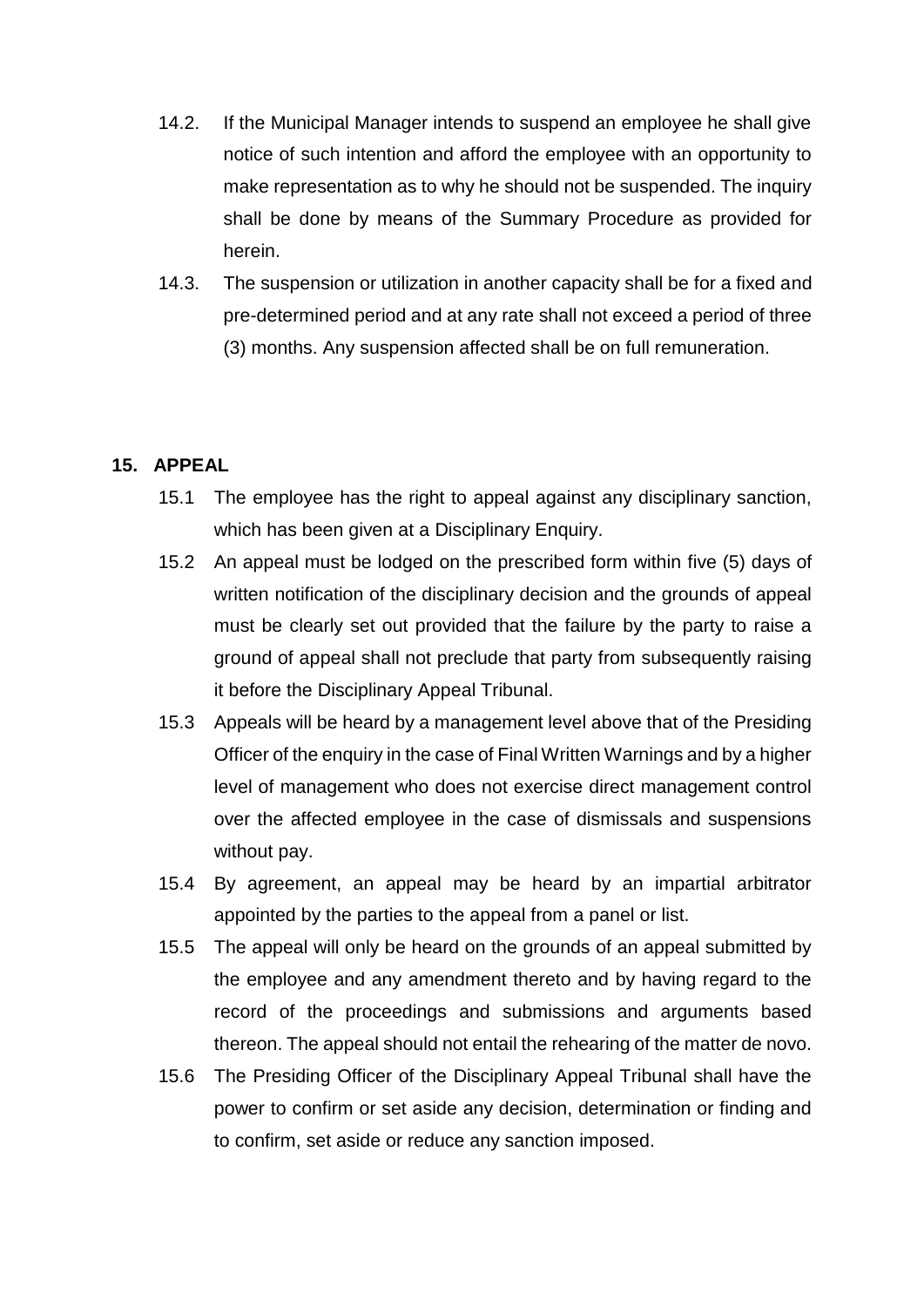- 15.7 The Presiding Officer of the Disciplinary Appeal Tribunal shall fix the time and date of the hearing which will take place within ten (10) days of the date of appointment. In consultation with the parties, the Presiding Officer may vary the time and date and order a mutually convenient time, date and place.
- 15.8 The parties shall deliver to the other and to the Presiding Officer a brief statement of case at least two (2) days prior to the hearing and no further pleadings shall be exchanged unless otherwise agreed.
- 15.9 The statement of case shall concisely set out the facts upon which the party relies, the conclusions of law upon which the party relies and the relief which the party seeks.
- 15.10 The hearing will be conducted by the Presiding Officer in whatever manner and procedure, including the Summary Procedure as set out in clause 7.9. above that will produce the most expeditious hearing of the matter.
- 15.11 The Disciplinary Appeal Tribunal is to consider whether the disciplinary enquiry and sanction was fair. The Presiding Officer in his sole discretion shall be entitled to make whatever order he deems reasonable in the circumstances.
- 15.12 The Disciplinary Appeal Tribunal shall make its determination, in writing, within ten (10) days from the last day of the hearing.

#### **16. PRE-DISMISSAL ARBITRATION**

- 16.1. The Municipality may, with the consent of the employee, request the Bargaining Council, an accredited agency or the Commission for Conciliation, Mediation and Arbitration to conduct an arbitration into allegations about the conduct or capacity of an employee as provided for under section 188 A of the Labour Relations Act 66 of 1995.
- 16.2. The provisions of section 138 of the Labour Relations Act, read with the changes required by the context, apply to any pre-dismissal arbitration.

### **17. INTERPRETATION AND APPLICATION**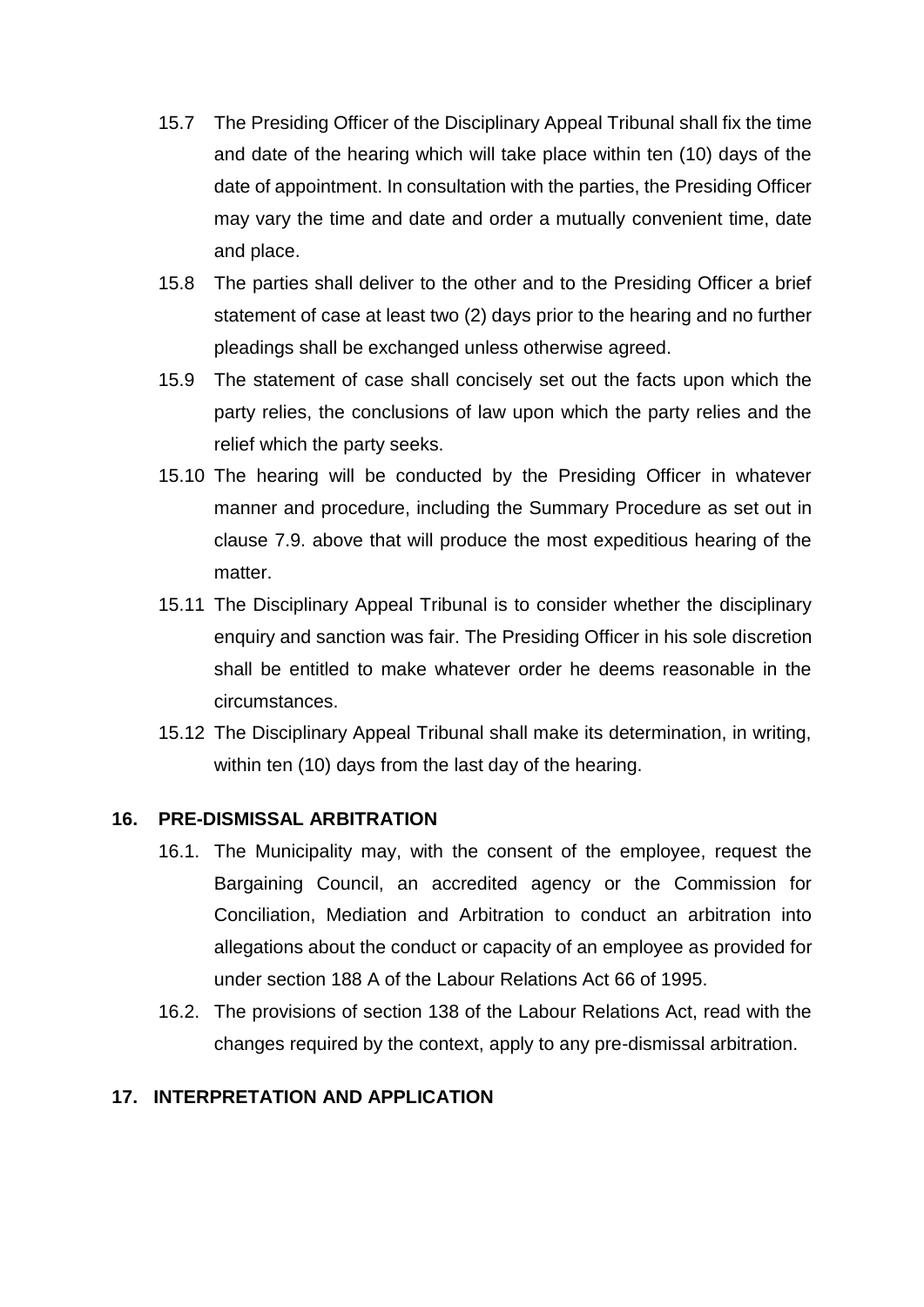In the event that there is a dispute as to the application and interpretation of this code, such dispute shall be dealt with in terms of the dispute provisions of the Constitution of the South African Local Government Bargaining Council.

### **19. GENERAL**

- It is the Municipal Manager's prerogative to ensure corrective procedures are followed within the Municipality;
- Corrective actions will be exercised where work performance or behaviour is unacceptable or unsatisfactory, or where terms and conditions of employment are not met;
- Human Resources shall keep corrective action records in the employee files specifying the nature of the corrective action taken and the reasons for taking such actions; and

The Disciplinary Code needs to ensure fair and acceptable corrective action where an employee's work performance is unsatisfactory and/or where an employee's behaviour is unacceptable.

Management is responsible for ensuring that the Code is made available to all employees in order to make the employee's aware of the standards which are expected of them, thus ensuring the protection of the interests of both the employer and employees and promoting the practice of sound and equitable industrial relation within the enterprise.

This policy recognises the right of an employee to a fair hearing, and recognises the right of an employee to appeal against any measure considered unjust or unfair.

This policy shall apply to and form part of the contracts of employment of all employees and the principles contained herein shall apply equally to all employees.

The various disciplinary actions detailed in the Disciplinary Code are intended to serve as guidelines to management.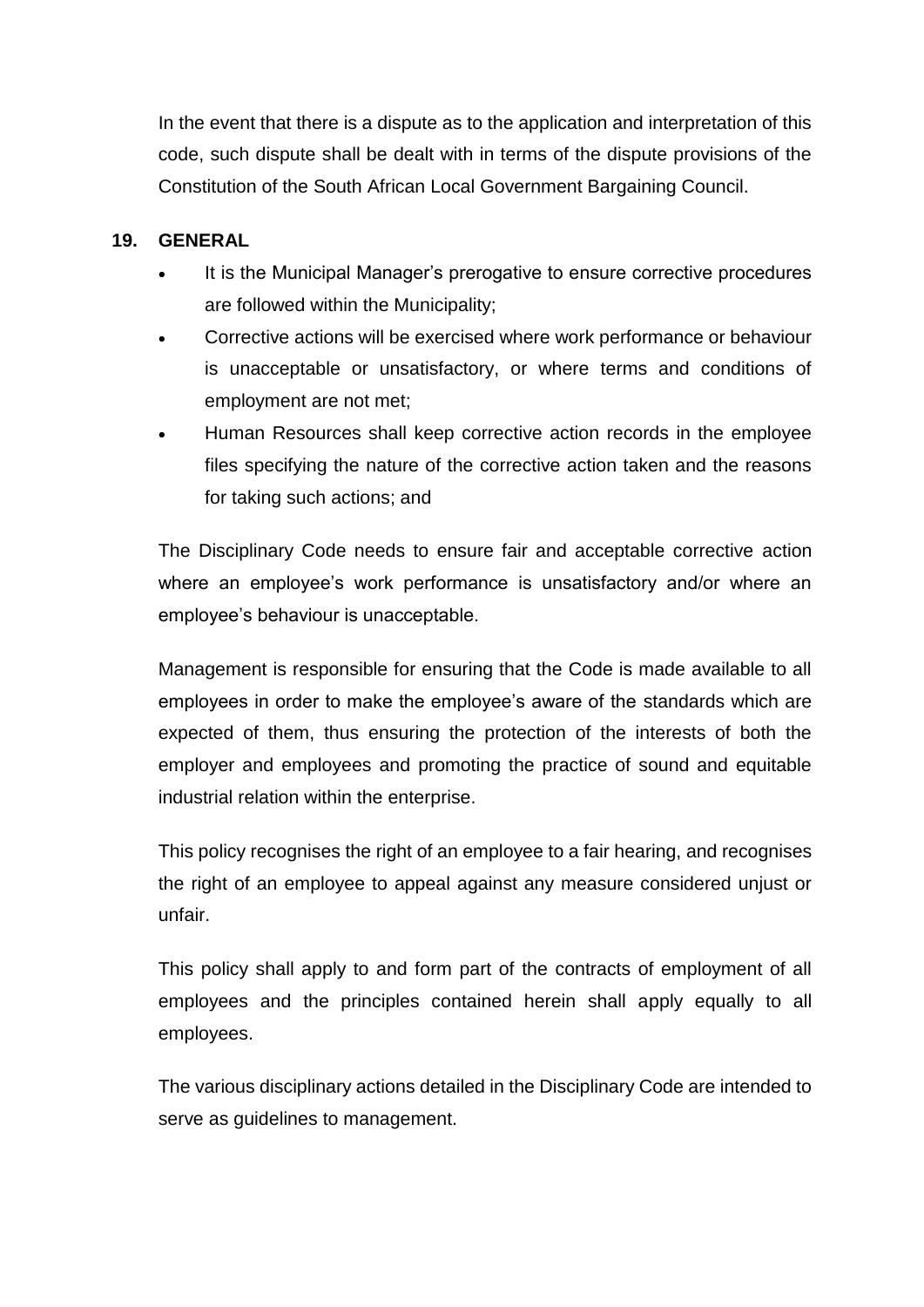The Code is based on the principle of progressive discipline however; progressive discipline need not be meted out in the respect of certain serious offences, where dismissals would be the appropriate penalty in the circumstances where the offence is so grave that it makes a continued employment relationship intolerable.

In circumstances where rules or standards are well established and are not contained in the Code or where further rules or standards are communicated to the employees the employer will be entitled to take disciplinary action where there has been a transgression of such rule or standard.

Disciplinary warnings issued shall be kept in the personal file of the employee for the duration of that warning.

Expired warnings will not be taken into account in any subsequent disciplinary action.

The employer will be entitled to take into account warnings in respect of other categories of offences, together with the infraction for which an employee has currently against him and where the employee has two or more warnings running concurrently against him and where the employer clearly informs the employee thereof in order to enable the employee to properly prepare himself for the inquiry. The employer will be entitled to dismiss an employee for the cumulative effect of the concurrent warnings.

The following factors shall be taken into account when determining whether dismissal is the appropriate penalty;

- The gravity of the misconduct,
- The circumstances of the infringement,
- The circumstances of the employee which shall include the following:
	- Service period
	- Record
	- Personal circumstances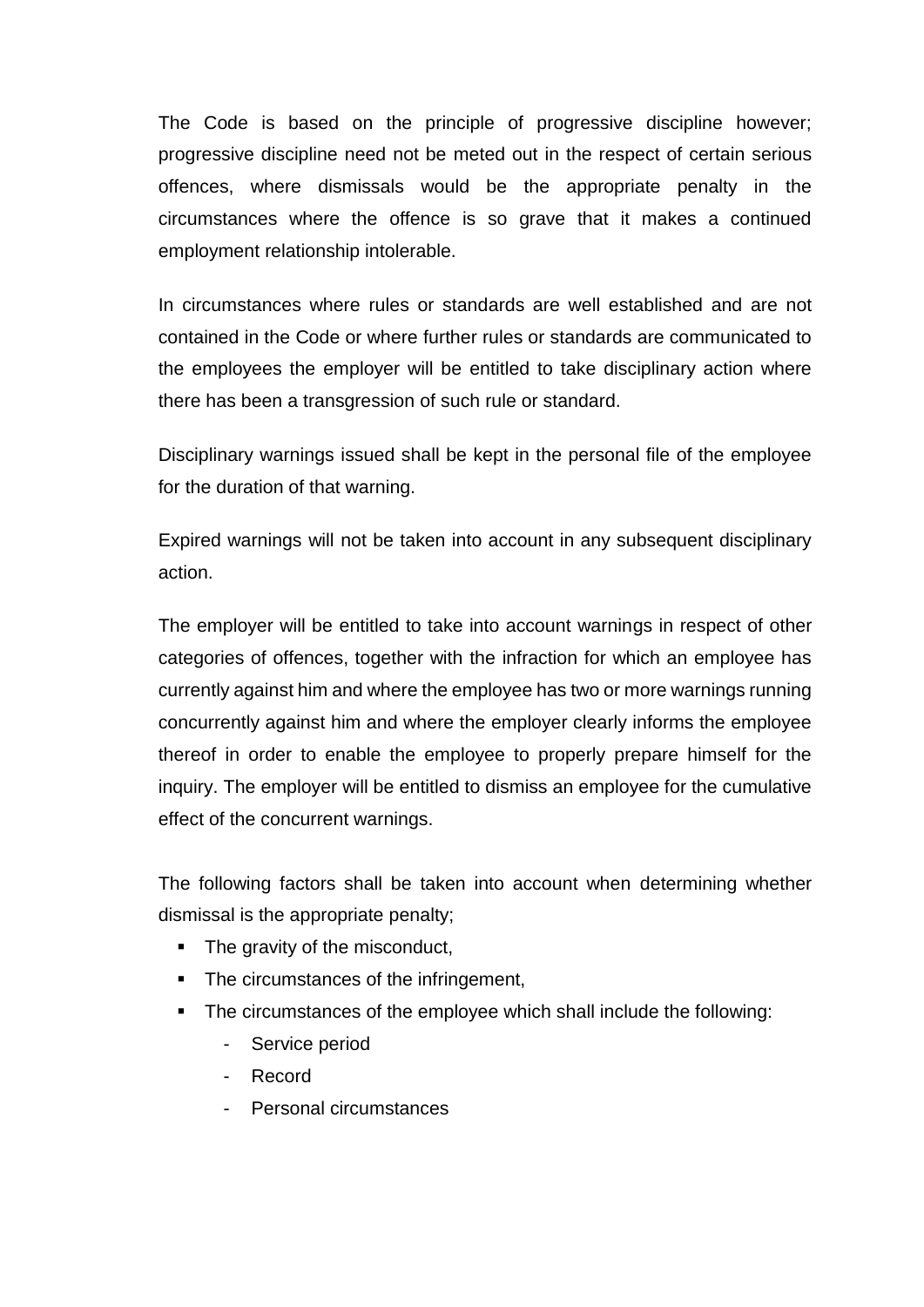# **EMPLOYMENT RELATIONS**

### **OBJECTIVE**

The objective of this policy is: -

- To advance economic development, social justice, labour peace and demonstration of the workplace by providing a framework through which employees and employers can collectively relate on matters of mutual interest.
- To ensure the right to fair labour practice.
- To achieve equality in the workplace by promoting equal opportunity and fair treatment in employment through the elimination of unfair discrimination and implementing Affirmative Action measures to redress the disadvantage in employment experienced by designated groups, in order to ensure their equitable representation.

# **POLICY**

- The Municipality consists of individuals of different sexes, races and cultural creeds – all that we treat equally.
- The Municipality promotes the sharing of ideas and views in an atmosphere of openness and trust between all individuals.
- We believe in fair and open dialogue, should there be a dispute between an individual and the Municipality.
- The Municipality adheres to all labour legislation of South Africa.

# **TRADE UNION MEMBERSHIP**

Any employee may voluntarily become a member of a trade union as defined in the Labour Relations Act, 1995.

The Municipality believes and shall adhere to a good ongoing relationship with Organised Labour.

# **GRIEVANCE PROCEDURE**

# **1. OBJECTIVE**

1.1.The purpose of this procedure is to establish a common and uniform procedure for the management of grievances and to replace all existing procedures and regulations.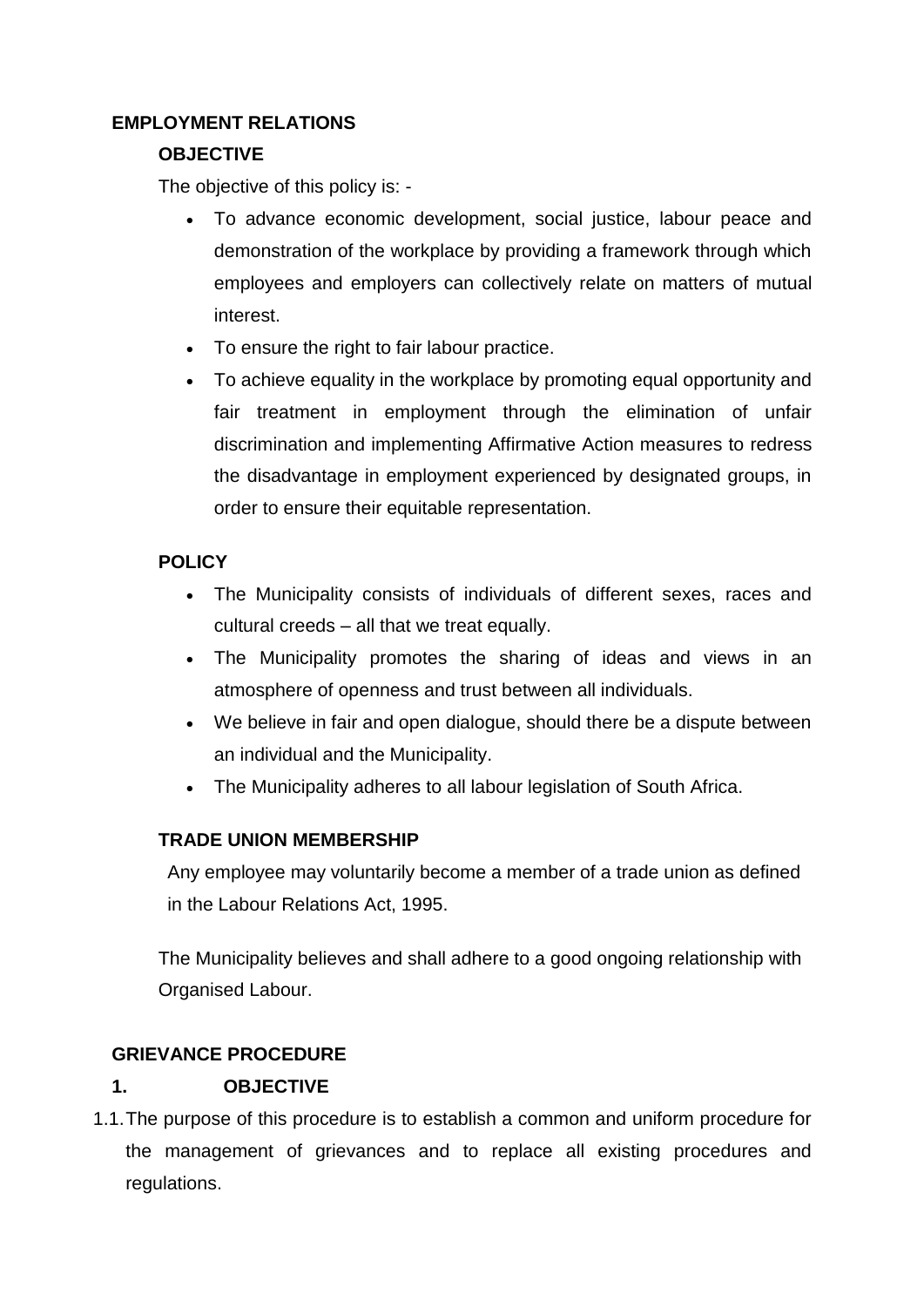- 1.2.This procedure is a product of collective bargaining and application thereof is unconditional.
- 1.3.The procedure shall be deemed to be a condition of service.
- 1.4.The objectives of this grievance procedure are to ensure fair play, to resolve problems as quickly as possible and to deal with conflict through procedural means.
- 1.5.No employee shall suffer victimisation or occupational prejudice as a result of lodging a grievance.
- **1.6.**The lodging of a grievance shall, except in exceptional circumstances. Take place within ten (10) days from the time the employee first becomes aware of the matter that gave rise to such grievance.
- 1.7.This procedure shall address all grievances excluding those grievances for which a specific or particular procedure is provided.
	- 1.8. The parties shall disclose relevant documents which may assist to resolve a grievance to one another save that no party will be required to disclose information :-
		- 1.8.1 that is legally privileged
		- 1.8.2 that the employer cannot disclose without contravening a prohibition imposed on the employer by any law or order of any court
		- 1.8.3 that is confidential and if disclosed may cause substantial harm to an employee
		- 1.8.4 that is private personal information relating to an employee unless that employee consents to the disclosure of that information.
	- 1.9 Nothing shall prevent the employee a union from pursuing a dispute in its own capacity in terms of any agreed or other dispute procedure provided it has the right in law to pursue such a dispute.

### **2. PROCEDURE**

- 2.1. Step one: IMMEDIATE SUPERIOR
- 2.2. An aggrieved employee or group of employees must lodge in writing with his immediate superior a grievance on the prescribed form setting out the complaint and the desired result.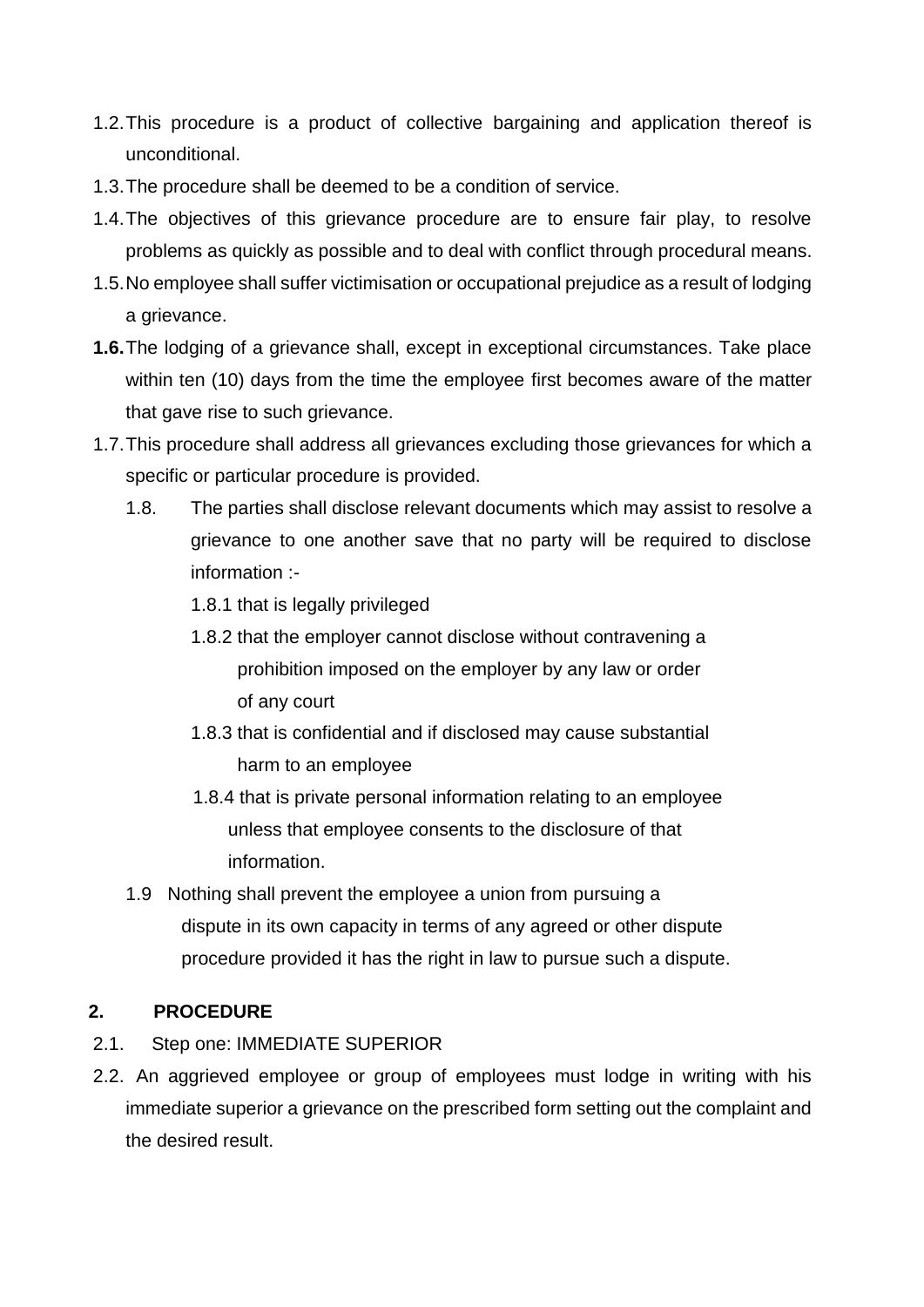- 2.3.The immediate superior shall endeavour, in consultation with the affected employee(s), to resolve the grievance within ten (10) days of the grievance having been referred to him and shall inform the employee(s) of the outcome in writing.
- 2.4.Should the grievance concern the conduct of the employee's immediate superior, the employee may proceed directly to Step Two provided that he submits the grievance on the prescribed form.
- 2.4.1. Should the grievance concern the conduct of the employee's Head of Department, the employee may proceed directly to Step Three provided that he submits the grievance on the prescribed form.
- 2.4.2. The employee may be assisted by a fellow employee, shop steward or union official at such meeting and the immediate superior may also be required to attend.

#### 2.5.Step Two: HEAD OF DEPARTMENT

- 2.5.1. If a grievance has not been resolved to the satisfaction of the aggrieved employee or group of employees, the employee shall refer the matter in writing within ten (10) days to the Head of Department.
- 2.5.2. The Head of Department shall arrange a meeting to consult and hold discussions with the affected parties in an attempt to achieve a resolution. The employee may be assisted by a fellow employee, shop steward or union official at such meeting and the immediate superior may also be required to attend.
- 2.5.3. The Head of Department or his nominee shall endeavour to resolve the grievance within ten (10) days of the grievance being referred and shall inform the employee of the outcome in writing.
- 2.6.Step Three: MUNICIPAL MANAGER
- 2.6.1. If the grievance has not been resolved to the satisfaction of the aggrieved employee or group of employees by the Head of Department, the employee shall refer it to the Municipal Manager or his nominee within ten (10) , in writing, who shall hold an enquiry into the grievance, attended by the employee, his representative, if required, and any other persons who, in the opinion of the Municipal Manager or his nominee should attend.
- 2.6.2. The Municipal Manager or his nominee shall hear details of the grievance including proposals to resolve the issue and shall endeavour to reach a decision within ten (10) days.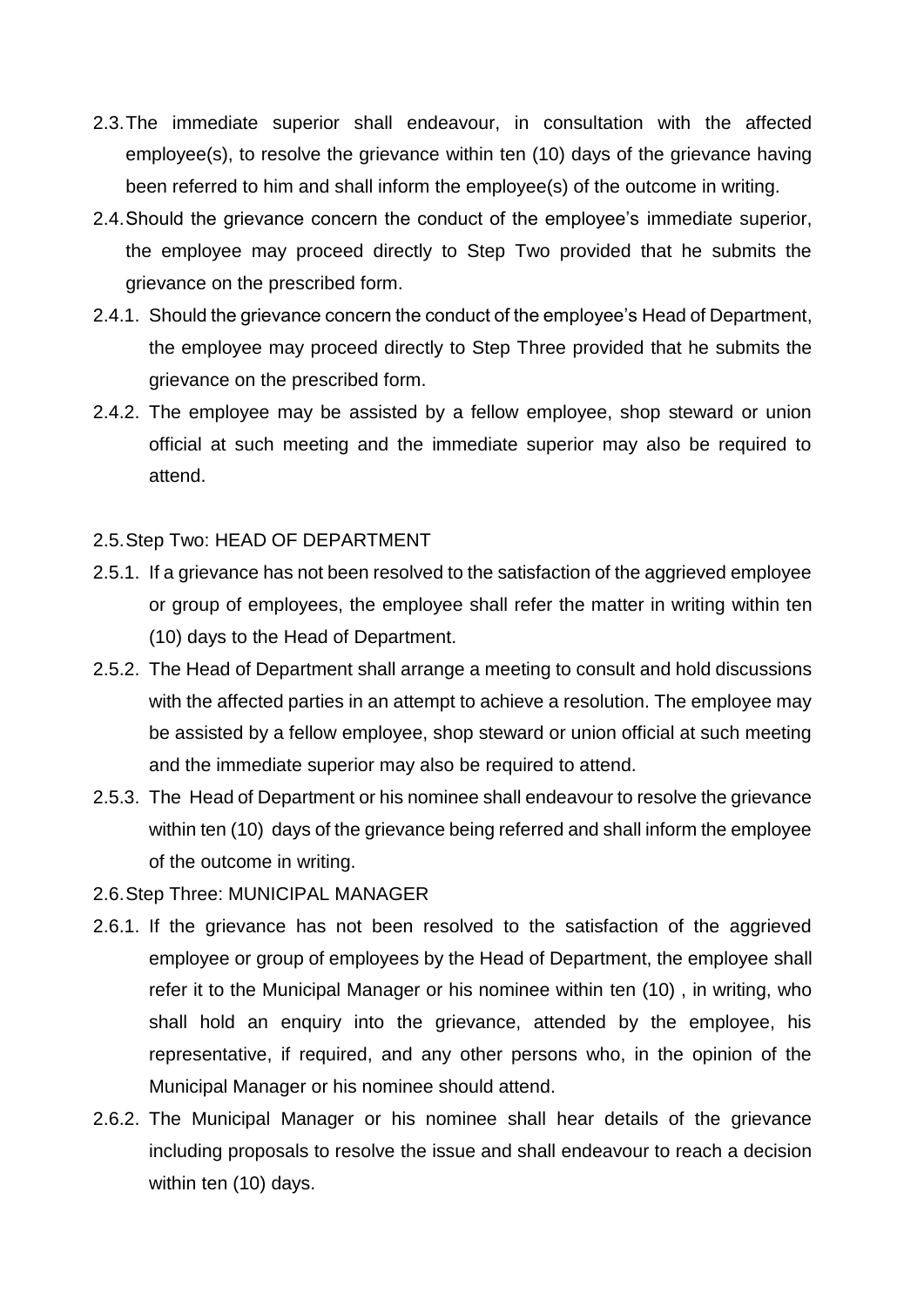- 2.6.3. The Municipal Manager shall inform the employee in writing of the outcome of the hearing as envisaged in 2.3.2. above, and such decision shall be final in terms of this procedure.
- 2.6.4. If the grievance has not been resolved to the satisfaction of the aggrieved party, that party may refer the grievance to the South African Local Government Bargaining Council for adjudication provided that a dispute has been declared and the party is entitled in law to declare such a dispute.

### **3. INTERPRETATION AND APPLICATION**

In the event that there is a dispute as to the application and interpretation of this code, such dispute shall be dealt with in terms of the dispute provisions of the Constitution of the South African Local Government Bargaining Council.

### **4. GENERAL**

Certain issues are specifically excluded from the definition of a grievance such as: -

- Salaries and conditions of service that are subject to annual review;
- Dissatisfaction over disciplinary action, which is subject to appeal;
- Reporting of suspected disciplinary infringements, which should be handled according to the disciplinary procedure (if inadequate attention is paid to the matter, a grievance may arise against the way the matter is being handled); and
- Harassment whether physical, racial or sexual, if there is a dedicated procedure for such grievances.

### **VALUES AND THE PROBLEM SOLVING PROCESS**

- The problem solving procedure is a framework within which Municipality management and employees must seek to solve internal problems when they arise;
- Dealing with grievances in a sensitive, expeditious and compassionate manner is encouraged;
- The Municipality must, through the Municipal Manager and Human Resources, deal with any valid grievances in a way that reflects progressive leadership and supports working in a participatory and inclusive manner;